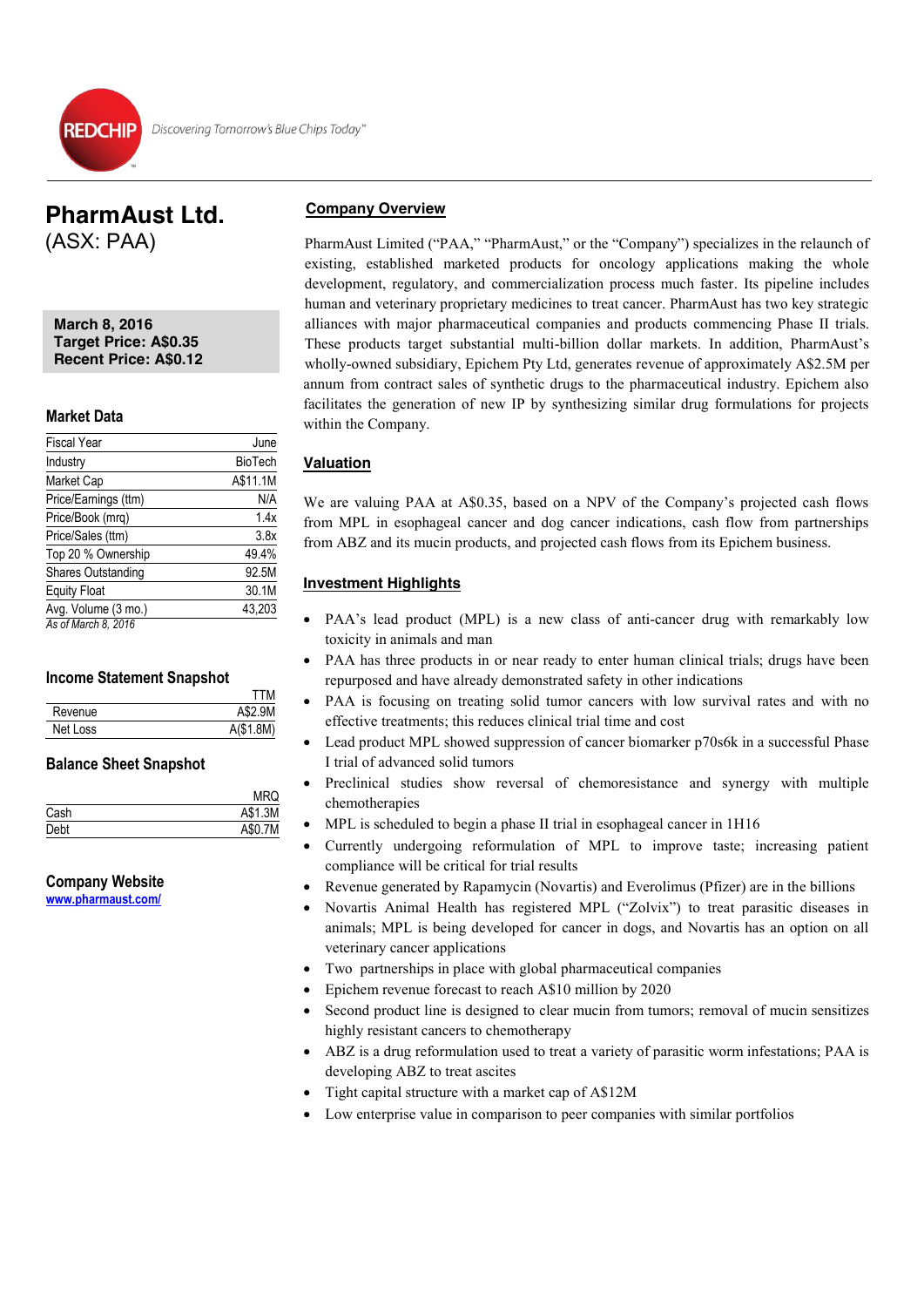### **Investment Highlights**

**PAA has three products in or near ready to enter human clinical trials; drugs have been repurposed and have already demonstrated safety in other indications.** PharmAust's drug programs for Monepantel (MPL) and Albendazole (ABZ) take well established drugs that are already approved in other indications and repurpose them for oncology applications in both humans and animals. In our view, repurposing drugs gives PAA benefits in regards to data accumulation and safety. Hundreds of millions have already been spent on PharmAust's drugs by third parties as regards pharmacology, formulation, and safety data for non cancer applications. This accumulated data, giving, in our view, a good picture of the probable safety of PAA's products, along with giving information that can be used to determine the maximum tolerated dose (MTD) for each drug. This data has saved the Company time and funds in early-stage (preclinical and phase I) trials.

Repurposing drugs for use in different indications has seen a significant increase in interest from large pharmaceutical companies and government agencies. The National Institute of Health's New Therapeutic Uses for Existing Molecules program is designed to accelerate new uses for approved drugs as quickly as possible.

There have been multiple successful drug repurposes for cancer and other indications. Below are a few examples:

*Raloxifene:* Raloxifene was initially used to treat osteoporosis. This drug was approved to reduce the risk of invasive breast cancer in postmenopausal women in 2007.

*Thalidomide:* Thalidomide was originally used as a sedative in the late 50s, and was eventually used to prevent nausea in pregnant women, causing birth defects. In 1998, thalidomide was approved for leprosy and in 2006, gained approval for multiple myeloma.

*Rapamycin:* mTOR/p70s6k inhibitor Rapamycin was originally approved in 1999 to prevent organ transplant rejection. It has since been found to be effective in treating Autoimmune Lymphoproliferative Syndrome (the body produces too many immune cells), lymphangioleiomyomatosis (rare lung disease), and renal cancer, and has shown anticancer activity against a variety of solid tumors. Next-generation mTOR inhibitor everolimus is the standard of care for advanced pancreatic cancer, along with achieving approval for a number of other cancers.

**PAA is focusing on treating solid tumor cancers with low survival rates and no effective treatments; this reduces clinical trial time and cost.** PAA's MPL programs will focus on advanced metatstatic cancers with low survival rates and no effective treatments. This will lower clinical trial times (these cancers will have lower survival timeframes, thus shortening the overall treatment time and leading to faster data readouts) and lower trial cost (less time will lead to less cost). Strong efficacy and safety data could lead to faster approvals, as cancers without any effective treatments could obtain faster approval from regulatory authorities, due to the strong underlying need for new drugs.

**MPL showed suppression of p70s6k in a successful Phase I trial of advanced solid tumors.** P70s6k is a biomarker correlated with poor cancer prognosis and low survival. Patients who have a poor response to chemotherapy have high p70s6k levels. Overexpression of p70s6k in breast cancer patients correlates with a poor prognosis. Increasing mTOR/p70s6k signaling also leads to the increased viability of colorectal cancer cells. P70s6k has also been shown to lead to malignant transformation of cancers. Various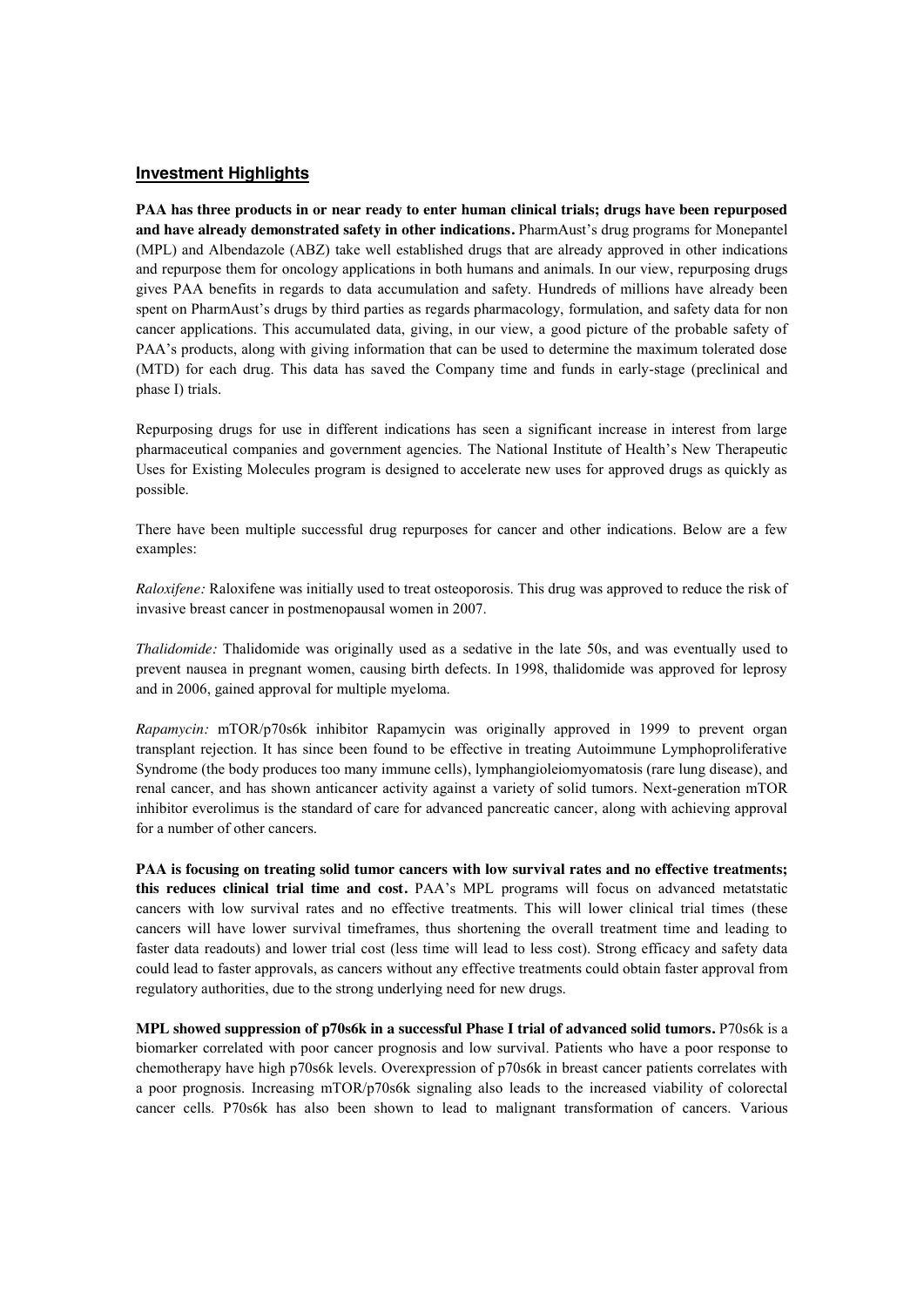preclinical research has indicated that targeting p70s6k can potentially prevent cancer metastasis, as p70s6k is strongly correlated with aggressive cancer growth.

MPL has shown the ability to lower both p70s6k and p-4E-BP1, both of which are downstream of the mTOR pathway and indicate aggressive cancer metastasis:



Marc Dufour, Anne Dormond-Meuwly, Nicolas Demartines and Olivier Dormond Cancers 2011, 3, 2478-2500; doi:10.3390/cancers3022478

MPL showed excellent safety in its phase I trial. The trial was a rising dose study, with the first three patients receiving the lowest dosage of the drug, and subsequent patients receiving higher drug doses. Additionally, significant suppression was shown in cancer biomarkers p706sK and p4E-BP-1 that are correlated with poor cancer outcomes. The third patient (who was in the lowest dose cohort), had an approximately 50% reduction in p70s6K levels at days three and seven of treatment. The patient had suffered from lung cancer that metastasized to the liver, brain, and bone. The degree of p70s6k inhibition in the patient's blood was as high as 65%. Overall, extremely strong statistical significance was shown  $(p=0.0004$  at day 3,  $p=0.0020$  at day 7). All six patients that completed the trial showed a reduction in p70s6k. Full results are shown in the below graph: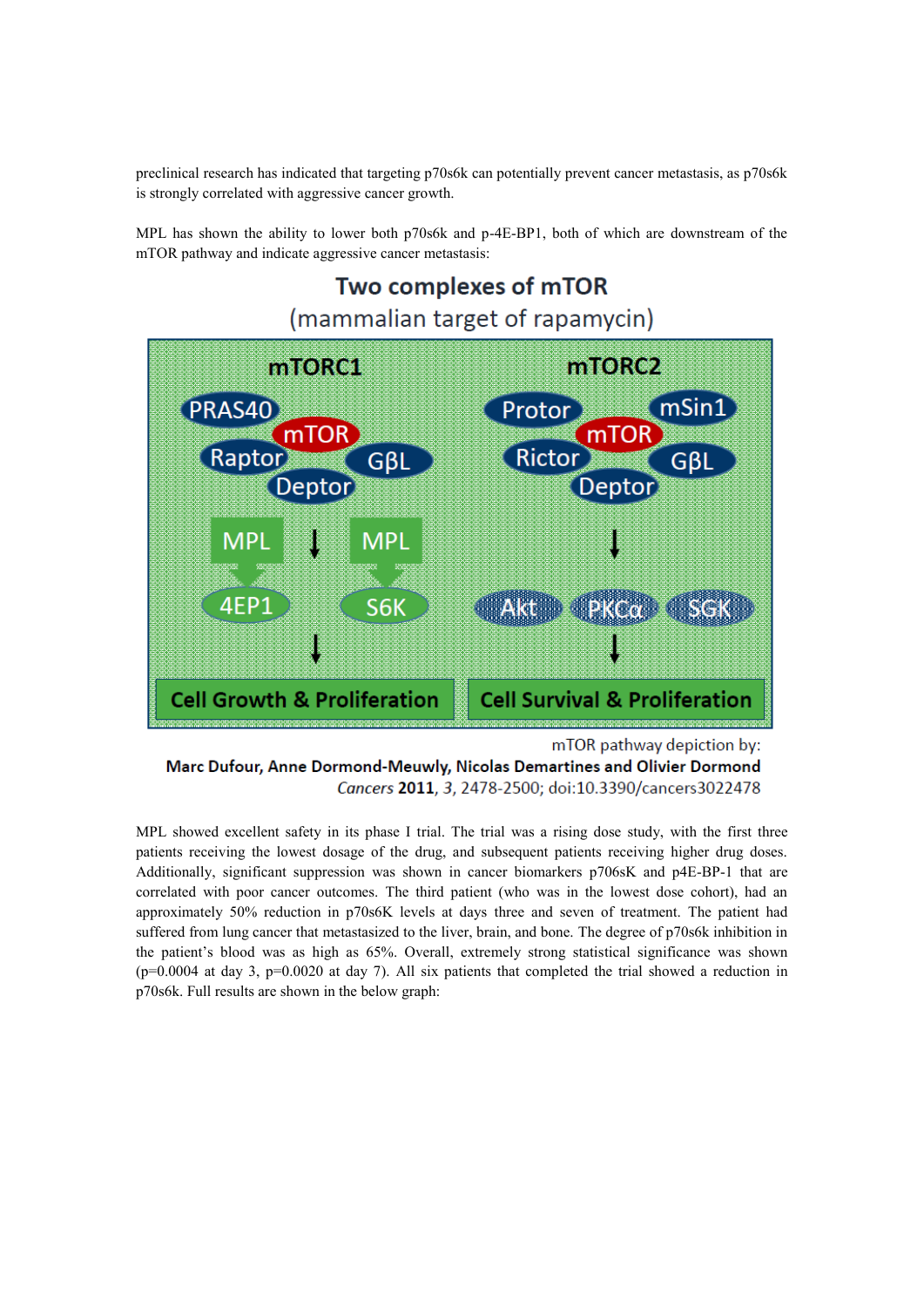

# **Suppression of p70s6k by MPL in Humans**

P70s6k levels increased from day three to day seven due to poor patient compliance from the extremely bad taste of the drug. PAA is currently reformulating the drug to improve the taste, and we believe that better patient compliance gives a strong chance of lower p70s6k levels at day seven of treatment and beyond.

Four out of five patients treated with MPL also showed a reduction in 4E Binding Protein 1 (p-4E-BP1). Reductions as high as  $90\%$ + were seen. Overall, results were significant at day three ( $p=0.044$ ) and not significant at day seven ( $p=0.6086$ ). The lack of significance at day seven is likely due to poor patient compliance resulting from the very poor dug palatability. Full results are below:

# **Suppression of p-4E-BP1 by MPL in Humans**

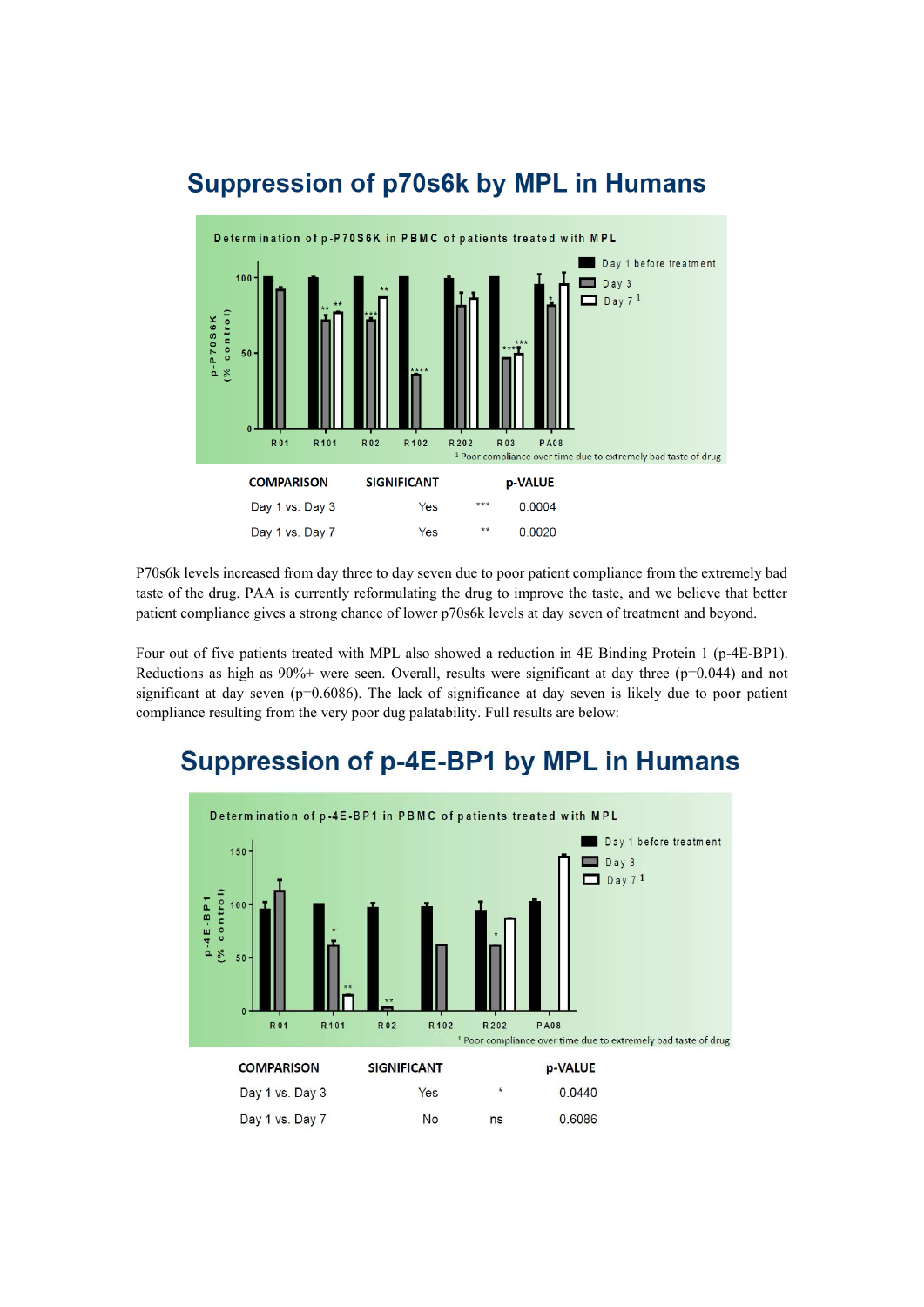P-4E-BP1 expression in breast, ovarian, and prostate tumors has been shown to lead to malignant transformation of cancers. P-4E-BP1 is also a prognostic factor of survival time after surgery.

This result, combined with the mechanism of action of MPL (autophagy), gives a potential indication of efficacy. Autophagy also gives an indication that MPL may inhibit the mTOR pathway, a widely targeted cancer pathway that already has multiple multibillion dollar drugs (these drugs obtain much of their sales from indications other than cancer, but mTOR inhibitors are considered a strong and viable cancer research target).

The phase I trial at the Royal Adelaide Hospital was conducted in advanced stage, metastatic cancer patients with a variety of tumors of origin. The patients in the trial had failed "standard-of-care" medications and were no longer on other medications for treating their cancers. MPL was clearly active where all known therapies have failed. The broad-based action shown across a variety of solid tumors gives the potential indication that MPL could be used as a platform drug across a wide variety of solid tumor cancers. There are indications that paclitaxel may operate through inactivation of p70s6k. Paclitaxel is currently approved for a dozen cancer indications, indicating its efficacy in a range of cancers. Early indications, based on early and small amounts of human data, indicate that MPL could potentially have this type of wide ranging platform appeal.

**Preclinical studies show reversal of chemoresistance and synergy with multiple chemotherapies.**  Preclinical studies showed that temozolamide resistant cancer cells were killed by MPL. Given this fact, MPL could potentially be used as a combination therapy with standard of care chemotherapy. Combination therapy with MPL is a key focus for PharmAust moving forward. Studies in combination with cytotoxic drugs show a significant reduction in tumor volume when chemotherapy is combined with MPL, as compared to chemotherapy alone (control line in the below graph):

### **Synergy Between MPL & Cytotoxic Drugs1 Provides Potential for Combination Therapy**



<sup>&</sup>lt;sup>1</sup> Synergy demonstrated on ovarian cancer grown in xenograft-mice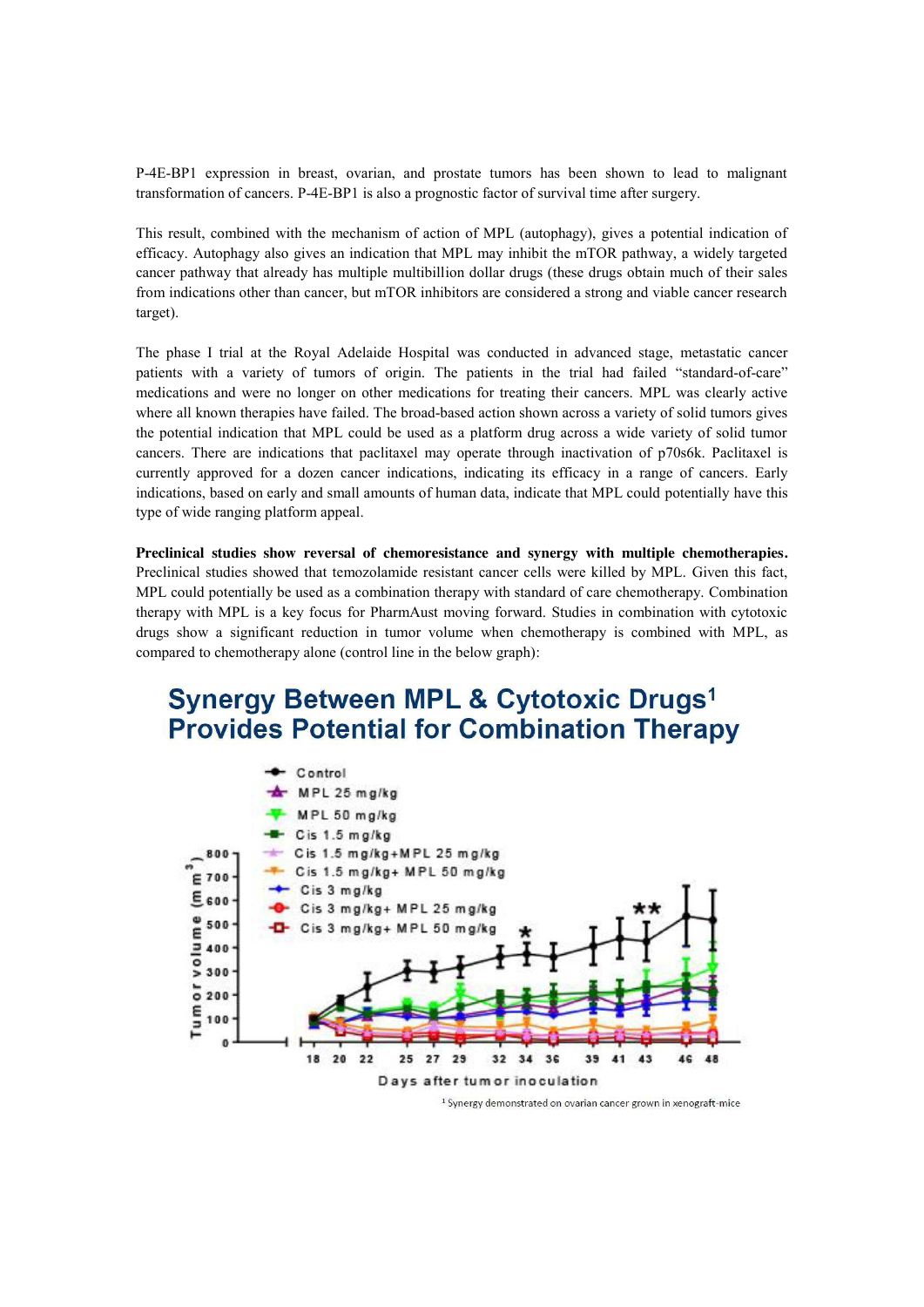These preclinical studies indicate that MPL could potentially enhance the anti-cancer effects of a range of traditional chemotherapy without increasing harmful side effects.

In vitro and in vivo research studies also showed that MPL in combination with gemcitabine or doxorubicin reduced the survival rates of malignant cells while having no effect on the survival rates of non-malignant cell survival rates.

Further preclinical work is currently being done to assess MPL in combination with chemotherapy. These studies should provide further data used to justify using MPL in combination with chemotherapy in human clinical trials.

**Importantly, MPL is scheduled to begin a phase II trial in esophageal cancer in 1H16. This trial will** include patients with late-stage cancer, using MPL either alone or in combination with standard of care chemotherapy.

Esophageal cancer is the sixth leading cause of cancer death and the eighth most common cancer worldwide, with 456,000 new cases in 2012. 75% of esophageal cancer cases are in Asia, and over 80% of cases are diagnosed in developing countries. In the majority of developed countries, adenocarcinoma is now the most common type of esophageal cancer, although squamous-cell carcinoma still comprises a large amount of cases. Esophageal cancer is extremely difficult to detect, meaning most esophageal cancer is detected in advanced stages. In fact, only 20% of patients are eligible for treatment to cure their cancer, and the long-term survival rate is only 13%. The goal with most metastatic esophageal cancer patients is to manage their cancer care and prolong their quality of life.

**Currently undergoing reformulation of MPL to resolve palatability issues; increasing patient compliance will be critical for trial results.** The Company is currently undergoing reformulation studies of MPL to make it more palatable for patient taste. Juniper Pharma Services, a subsidiary of Juniper Pharmaceuticals, Inc. (Nasdaq: JNP), is generating the reformulation. In our view, successfully completing this reformulation will be critical for trial efficacy. Only three patients completed the phase I trial in MPL, and this is most likely related to its very poor palatability of the drug, reducing patient compliance and ultimately lowering the degree of p70s6k inhibition at later trial dates. Adverse events in the phase I trial were nausea, vomiting, diarrhea, and decreased appetite. These effects are thought to be associated with the poor taste of MPL. Improving the palatability of MPL will be key in generating positive, longer-term efficacy results in patients.

**Revenue generated by Rapamycin (Novartis) and Everolimus (Pfizer) are in the billions.** Rapamycin and Everolimus both inhibit p70s6k and interfere with mTOR. Both drugs have also shown significant anticancer properties. Rapamycin has been approved by the FDA for renal cancer. A 2011 study testing everolimus in patients with locally advanced progressive neuroendocrine tumors of the pancreas (pNET) or metastatic low-grade or intermediate-grade pNET showed that there was a 65% lower risk of the disease getting worse in the everolimus group. Everolimus in now a standard of care for patients with advanced pNET. Everolimus is also used as treatment for subependymal giant cell astrocytoma, advanced hormone receptor-positive, HER2-negative breast cancer, and advanced renal cell carcinoma after failure of treatment with sunitinib or sorafenib.

The success of these drugs indicates that targeting mTOR/p70s6k is regarded as an effective way to potentially treat different types of major cancers.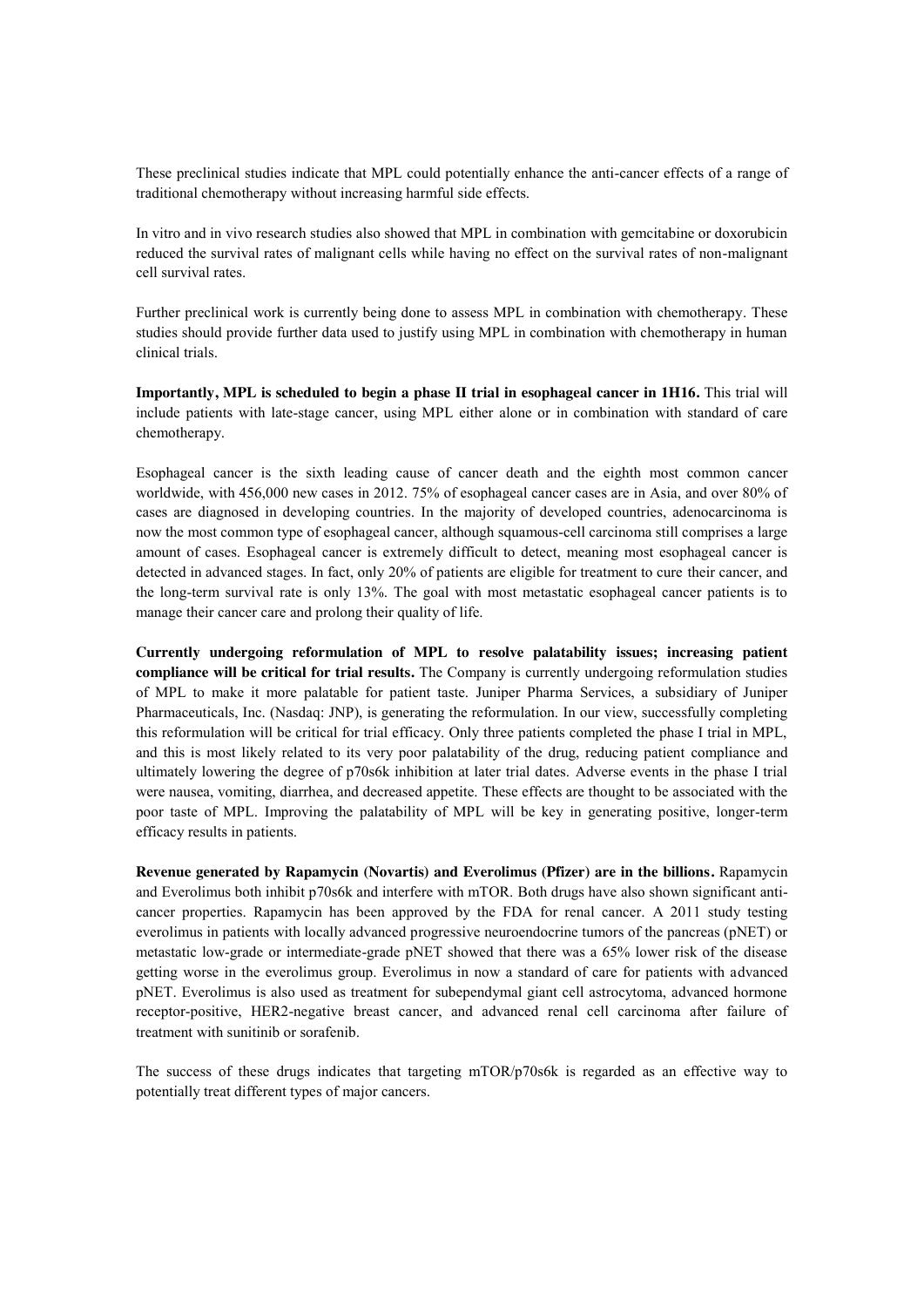**Novartis Animal Health has registered MPL ("Zolvix") to treat parasitic diseases in animals; MPL is being developed for cancer in dogs, and Novartis has an option on all veterinary applications.**  Novartis Animal Health already uses MPL for the treatment of worms in sheep. Zolvix received approval from New Zealand's Environmental Risk Management Authority and the Agriculture and Veterinary Medicines authority in 2009 and from the Australian Pesticides and Veterinary Medicines Authority in 2010. PAA owns the patents for MPL in veterinary cancer applications, and Novartis Animal Health has an option from PAA on all veterinary cancer applications.

In June 2015, PAA reported that MPL suppressed p70s6k in two dogs, and that it was well tolerated and shown to be safe in all 11 dogs in the clinical study. The first dog showed a 40% reduction in p70s6k three days after treatment, and the second dog showed p70s6k suppression of approximately 20% and 55% after three and seven days, respectively. The trial has been moved into the next stage, which involves combining MPL with standard of care chemotherapy. A reformulation of MPL into a fish oil like capsule for dogs has improved the taste for dogs and led to improved canine usage. The liquid form of the drug caused vomiting in some dogs.

The pet cancer market is estimated at \$550 million in the United States (assuming \$1,500 per chemotherapy treatment). Estimates for overall clinical trial costs for dogs range from about \$3 million to \$7 million, and a blockbuster dog cancer therapy could bring in annual sales of \$50 million to \$100 million.

**Two partnerships in place with global pharmaceutical companies.** PAA has given an option on MPL to Novartis Animal Health for the use of MPL in the treatment of veterinary cancers.

PAA also has joint patents with a large Japanese chemical company, Nihon Nohyaku.

These companies potentially provide "built-in" partners to facilitate the development the Company's products.

**Epichem revenue forecast to reach A\$10 million by 2020.** Epichem provides medicinal and synthetic chemistry services to customers. Epichem has synthesized new and difficult to obtain standards, which are exclusive to Epichem. Epichem also serves as support for the MPL program.

Epichem has a new lab that was recently opened in Perth, Australia. Epichem's new facility has provides extra capacity, which should lead to increased revenues. Revenue has been constrained to date by the size of the original lab. The new lab is 2.4 times larger than the previous lab. Epichem has received multiple awards for export of synthetic products.

Revenue from Epichem is forecast at A\$2.6 million for FY16 (up from A\$1.9 million for FY15) and is expected to increase to A\$10 million by FY20. Revenue for 6MFY16 is A\$1.1 million. The majority of Epichem's revenue currently comes from a contract with the Drugs for Neglected Diseases initiative, which is worth A\$1.16 million annually and runs through to December 2017. Revenue from the sales of Reference Standards were a record \$200,000 in 4QFY15.

Going forward, Epichem has the ability to take advantage of the lower Australian dollar to obtain clients internationally. Epichem currently has clients in 33 countries. Epichem's cash flows can also provide a small amount of internal funding for the Company's clinical trial programs.

**The Second product line is designed to clear mucin from tumors; removal of mucin sensitizes highly resistant cancers to chemotherapy.** PAA's second product line involves using specific enzymes to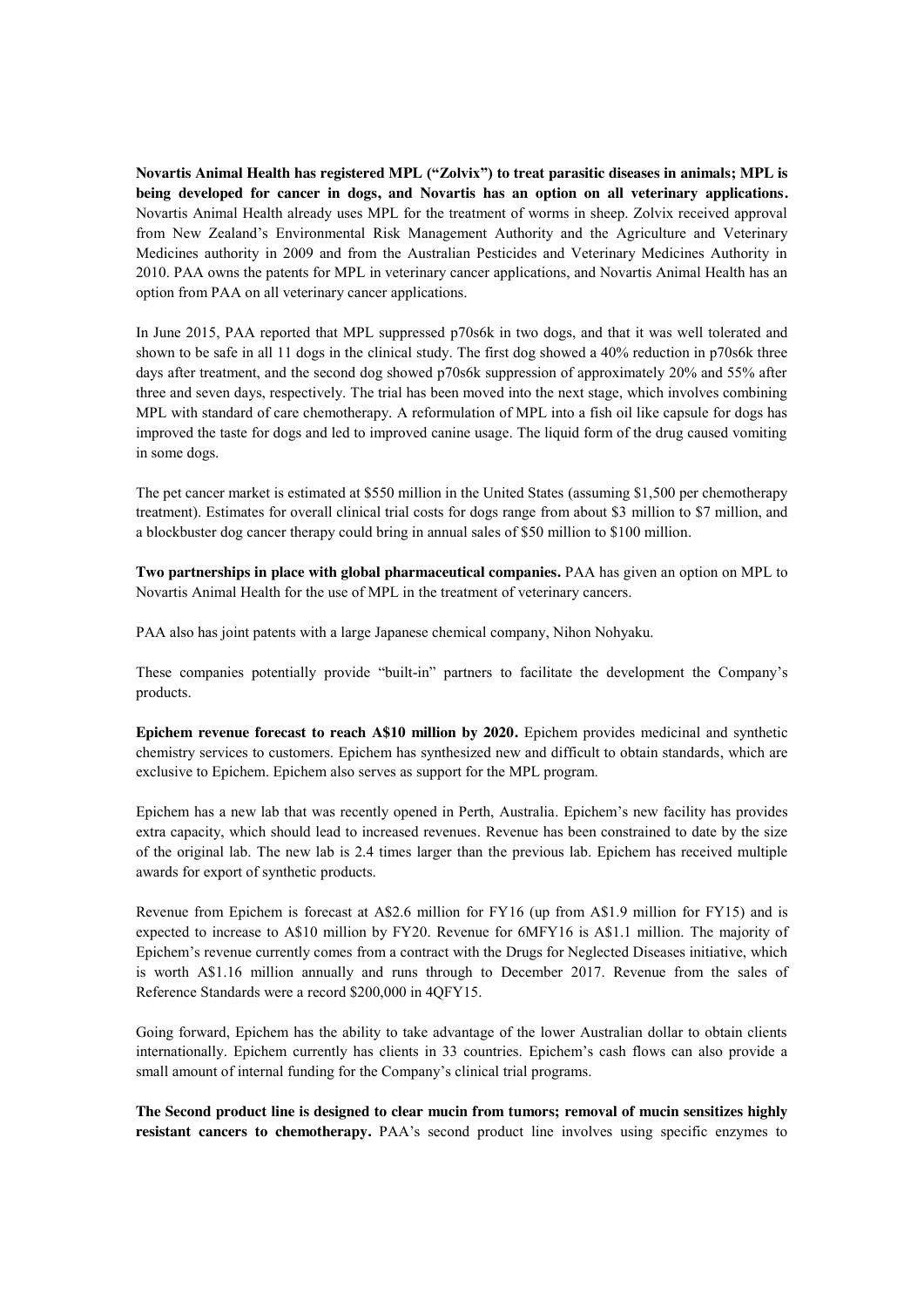challenge a tumor's ability to resist chemotherapy. Some abdominal cancers have large amounts of mucin associated with them, which reduces the efficacy of cancer drugs. Currently, mucin is removed through surgery. Removing mucin is a challenge, and PAA's formulation dissolves the mucin in situ.

There is little to no competition in this market, potentially giving PAA significant market share if a product is completed successfully. The market size for mucin is estimated at approximately \$300 million, and the length of the clinical program, up through product launch, is estimated at approximately 2.5 years. PAA intends to develop mucin with a partner.

**The Third product line, ABZ is a drug reformulation currently used to treat a variety of parasitic worm infestations; PAA is developing ABZ to treat ascites.** Ascites are a buildup of fluid which distends the abdomen and reduces life expectancy. Ascites affect approximately 10% of abdominal cancers, and malignant ascites are most common in abdominal, breast, colon, ovarian, and uterine cancers. The most common types of cancer that can develop malignant ascites is shown in the following chart from Fresenius Biotech:



Albendazole has been shown to be a significant inhibitor of Vascular Endothelial Growth Factor (VEGF). VEGF-A is associated with poor prognosis in breast cancer, and overexpression of VEGF-A correlates with an increased risk of metastasis. As the following table shows, multiple cancer drugs targeting VEGF have been very successful:

| <b>Indication</b>    | <b>VEGF Inhibitors</b> | 2014 Revenue  |  |  |
|----------------------|------------------------|---------------|--|--|
| 2nd Line Renal Cell  |                        | \$410 million |  |  |
| Carcinoma            | Inlyta                 |               |  |  |
| 1st Line             |                        |               |  |  |
| Hepatocellular       | Nexavar                | \$1 billion   |  |  |
| Carcinoma            |                        |               |  |  |
| 2nd Line Soft Tissue | Votrient               |               |  |  |
| Sarcoma              |                        | \$150 million |  |  |
| Colorectal Cancer,   | Avastin, Cyramza,      |               |  |  |
| Lung Cancer          | Zaltrap, Stivarga      | >\$5 billion  |  |  |

Two clinical trials have already been completed, and the maximum tolerated dose of the drug was discovered. ABZ is currently phase II ready.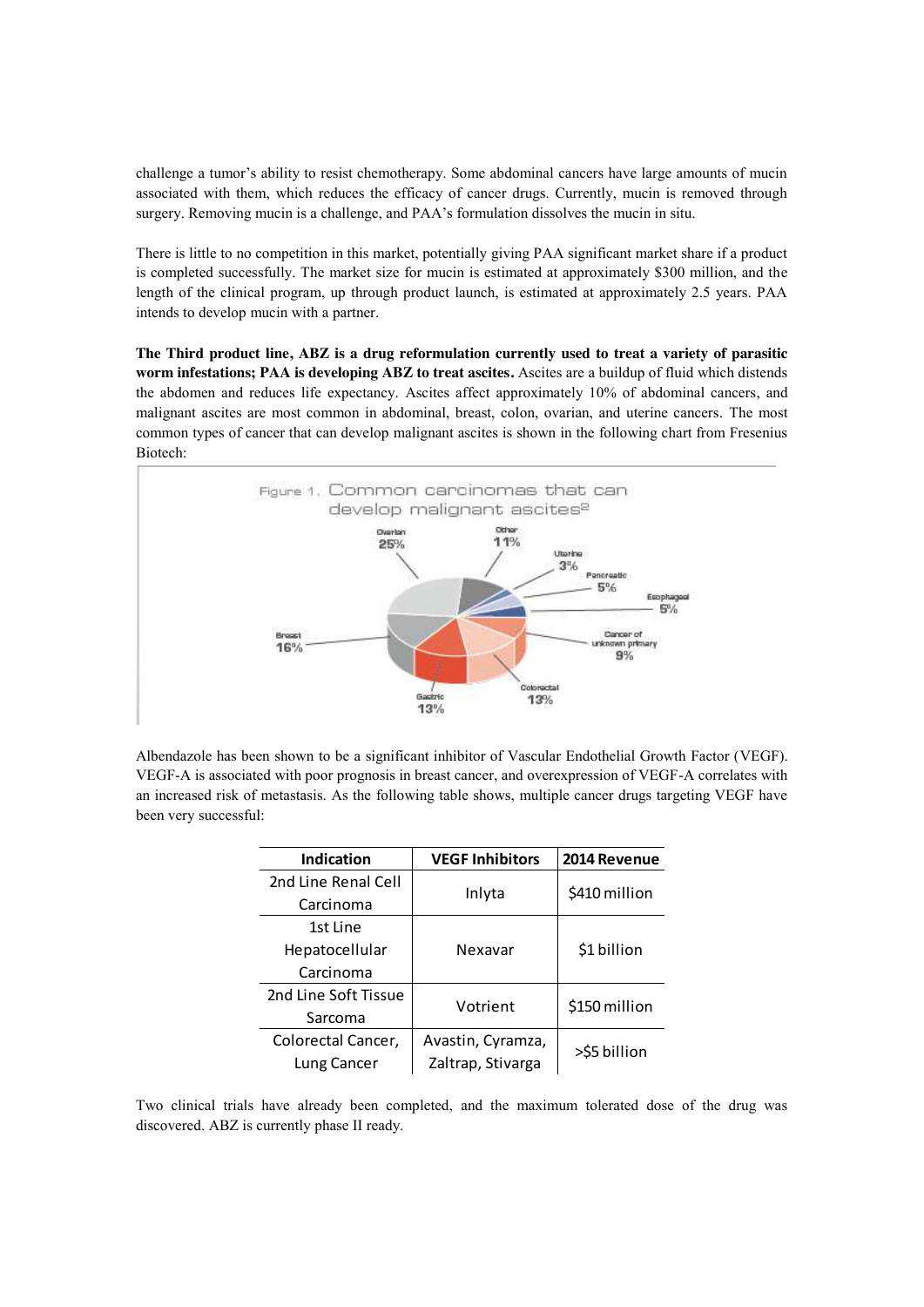In preclinical studies (20 mice study; 10 in treatment, 10 in control), the ABZ treated group had a survival rate of 100%, while the control group only had a 20% survival rate after four weeks.

Albendazole's formulation enables localization of the drug in the abdomen with minimal systemic toxicity. Albendazole enters the abdomen quickly and exits shortly thereafter.

PAA intends to develop Albendazole with a partner. Albendazole was previously approved as an antiparasitic drug by the FDA in 1996.

The only product currently on the market for ascites-related malignancy is Removab.

### **Valuation**

| Company Name                                  | <b>Ticker</b> | <b>Share</b><br><b>Price</b><br>(USD) | <b>Market Cap</b><br>(USD) | Cash<br>(MRQ, USD) | <b>Total Debt</b><br>(MRQ, USD) |  |  |  |  |  |
|-----------------------------------------------|---------------|---------------------------------------|----------------------------|--------------------|---------------------------------|--|--|--|--|--|
| lMicrolin Bio Inc                             | <b>MICB</b>   | \$1.50                                | \$30.M                     | \$0.1M             | \$2.5M                          |  |  |  |  |  |
| <b>BIND Therapeutics Inc</b>                  | <b>BIND</b>   | \$1.95                                | \$40.5M                    | \$40.9M            | \$3.3M                          |  |  |  |  |  |
| PharmaCyte Biotech Inc                        | <b>PMCB</b>   | \$0.06                                | \$44.8M                    | \$2.7M             | \$0.0                           |  |  |  |  |  |
| TRACON Pharmaceuticals Inc                    | <b>TCON</b>   | \$6.45                                | \$78.6M                    | \$52.2M            | \$8.8M                          |  |  |  |  |  |
| Mirna Therapeutics Inc                        | <b>MIRN</b>   | \$4.32                                | \$90.M                     | \$9.3M             | \$0.0                           |  |  |  |  |  |
| Kura Oncology Inc                             | <b>KURA</b>   | \$4.38                                | \$93.6M                    | \$1.1M             | \$2.5M                          |  |  |  |  |  |
| <b>PharmAust Ltd</b>                          | <b>PAA</b>    | \$0.09                                | \$7.9M                     | \$1.M              | \$0.6M                          |  |  |  |  |  |
| Source: Thomson Doutare, as of March 08, 2016 |               |                                       |                            |                    |                                 |  |  |  |  |  |

Source: ThomsonReuters, as of March 08, 2016

We are valuing PAA at A\$0.35, based on a NPV of the Company's projected cash flows from MPL in esophageal cancer and dog cancer indications, cash flow from partnerships from ABZ and its mucin products, and projected cash flows from its Epichem business.

The valuation comparables that have been chosen are companies in early-stage trials focusing on advanced solid tumor and metastatic cancers. We believe that this represents the closest comparables for PAA. While PAA is in a phase II trial for esophageal cancer, MPL's phase I results indicate that MPL could potentially be used in a wide variety of solid tumor cancers, both in early- and late-stages.

In general, the indications that PAA is pursuing have lower cost and shorter time duration trials. These indications also have little to no competition in the marketplace. This leads to lower overall dilution, a faster time to commercialization, and greater market share penetration than would be expected in cancers with larger patient populations and greater competition among therapies. Conversely, the ultimate potential reward is smaller, due to the smaller patient populations of these indications.

The main impediment for PAA to fully develop MPL and its other products is funding. However, strong phase II results in esophageal cancer could open the potential for a significant fundraising that could allow PAA to pursue other cancers with low survival rates and no effective treatment. We believe that PAA would likely partner with a larger company if it decided to pursue clinical trials in larger cancers such as breast and ovarian cancer.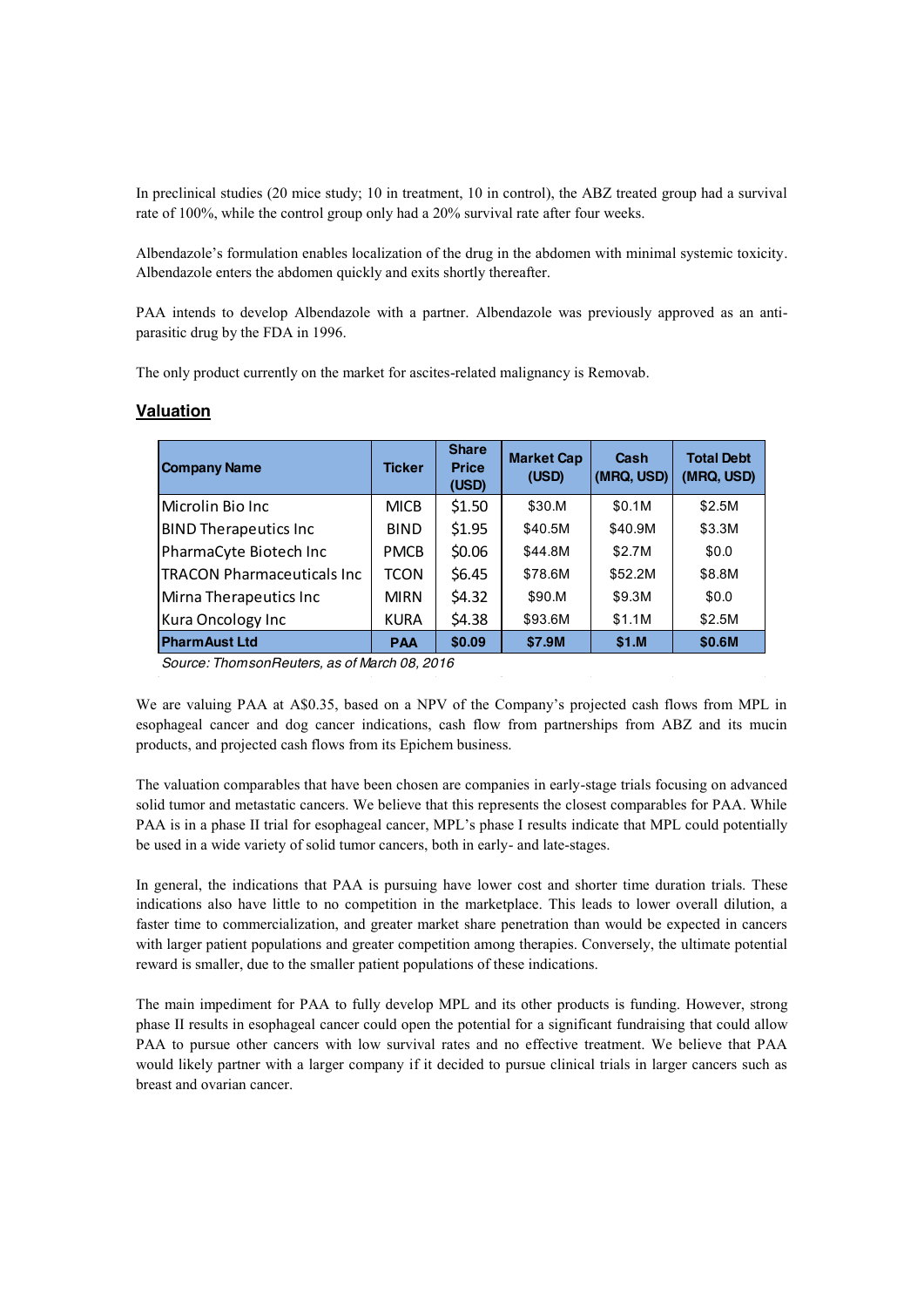### **Risks**

**There is no guarantee that the Company's Phase II trial for esophageal cancer will show statistically significant efficacy.** There is no guarantee that the Company will achieve its primary endpoint in its upcoming phase II trial for esophageal cancer. However, the Company has shown very promising efficacy data in previous trials for MPL.

**PAA's future capital needs are uncertain.** PAA is currently entering a phase II trial for esophageal cancer. While near-term capital needs are fairly certain, longer-term capital needs are uncertain, and will be driven by such factors as clinical trial results, potential partnering with other pharma or biotech companies, cash flows received from Epichem, and initiating clinical trials in new diseases. Depending on how multiple factors occur, the Company's capital raise needs could change significantly.

**There is no guarantee that PAA will find a partner for ABZ or mucin.** There is no guarantee that PAA will find a partner for ABZ or for its mucin product. If PAA cannot find a partner for these products, this would reduce our valuation, although not materially, as the majority of the Company's valuation is based around MPL. Conversely, finding a partner for one of these products, and depending on the terms of the deal, could lead to an increase in our valuation for PAA.

**There is no guarantee that PAA will be able to effectively reformulate MPL to improve its taste.** If the Company cannot sufficiently improve the taste of MPL, this will likely lead to lower patient compliance and worse efficacy results. PAA has hired a high quality firm, Juniper Pharma Services, to complete this reformulation.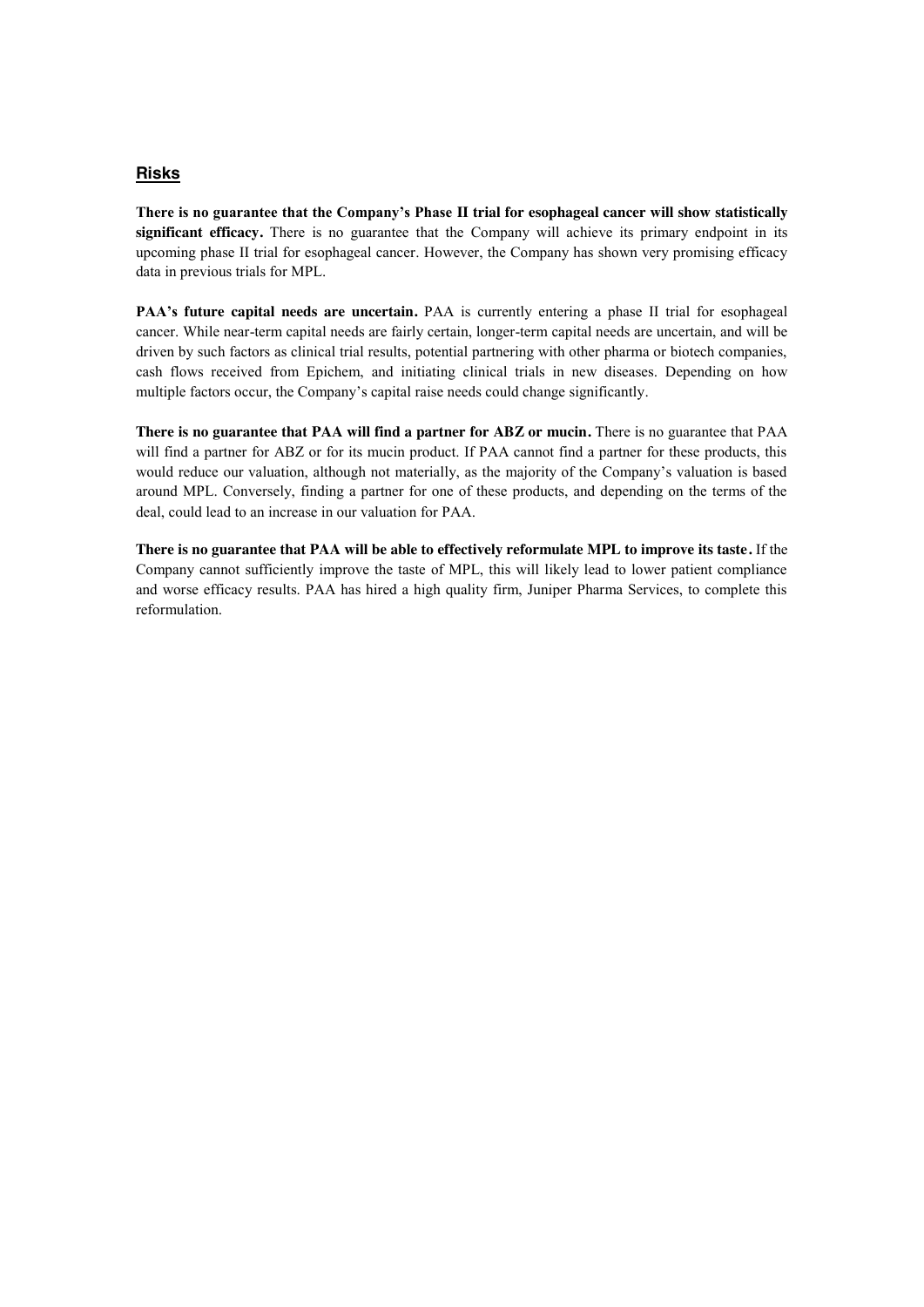| <b>Esophageal Cancer</b>                                                                  |           | 2016              | 2017        | 2018        | 2019        | 2020         | 2021        | 2022          | 2023        | 2024          | 2025        | 2026          | 2027        | 2028                                            | 2029                             | 2030       |
|-------------------------------------------------------------------------------------------|-----------|-------------------|-------------|-------------|-------------|--------------|-------------|---------------|-------------|---------------|-------------|---------------|-------------|-------------------------------------------------|----------------------------------|------------|
| Advanced esophageal cancer patients WW - developed countries                              |           | 62,000            | 63,860      | 65,776      | 67,749      | 69,782       | 71,875      | 74,031        | 76,252      | 78,540        | 80,896      | 83,323        | 85,822      | 88,397                                          | 91,049                           | 93,781     |
| Price of MPL per patient                                                                  |           | 12,000            | 12,000      | 12,000      | 12,000      | 12,000       | 12,000      | 12,000        | 12,000      | 12,000        | 12,000      | 12,000        | 12,000      | 12,000                                          | 12,000                           | 12,000     |
| Penetration Rate                                                                          |           | 0%                | 0%          | 0%          | 0%          | 0%           | 0%          | 5%            | 10%         | 20%           | 30%         | 35%           | 33%         | 31%                                             | 29%                              | 27%        |
| <b>Total Sales</b>                                                                        |           | $\mathsf{o}\,$    | $\mathbb O$ | $\mathbf 0$ | $\mathbf 0$ | $\mathbf 0$  | $\mathsf 0$ | 44,418,745    | 91,502,616  | 188,495,388   | 291,225,375 | 349,955,825   | 339,857,100 | 328,837,491 316,850,834 303,849,024             |                                  |            |
| Royalty Rate                                                                              |           |                   |             |             |             |              |             | 10%           | 10%         | 10%           | 10%         | 10%           | 10%         | 10%                                             | 10%                              | 10%        |
| Royalty Revenue                                                                           |           | 0%                | 0%          | 0%          | 0%          | 0%           | 0%          | 4,441,875     | 9,150,262   | 18,849,539    | 29,122,537  | 34,995,583    | 33,985,710  |                                                 | 32,883,749 31,685,083 30,384,902 |            |
| License Fee (assuming successful phase 2 trial)                                           |           |                   |             | 50.000.000  |             |              |             |               |             |               |             |               |             |                                                 |                                  |            |
| Milestone Payment (assuming successful phase 3 trial)                                     |           |                   |             |             |             | 110,000,000  |             |               |             |               |             |               |             |                                                 |                                  |            |
| Milestone Payment (assuming successful NDA)                                               |           |                   |             |             |             |              | 60.000.000  |               |             |               |             |               |             |                                                 |                                  |            |
|                                                                                           |           |                   |             |             |             |              |             |               |             |               |             |               |             |                                                 |                                  |            |
| <b>Discount Rate</b>                                                                      |           | 13%               |             |             |             |              |             |               |             |               |             |               |             |                                                 |                                  |            |
| NPV (License Payment)                                                                     |           | A\$44 2M          |             |             |             |              |             |               |             |               |             |               |             |                                                 |                                  |            |
| Prob of Success (License Payment)                                                         | 30%       | A\$13.3M          |             |             |             |              |             |               |             |               |             |               |             |                                                 |                                  |            |
| NPV (Milestone Payment & Rovalties)                                                       |           | A\$143.0M         |             |             |             |              |             |               |             |               |             |               |             |                                                 |                                  |            |
| Prob of Success (Milestone Payment & Royalties)                                           | 15%       | AS21.4M           |             |             |             |              |             |               |             |               |             |               |             |                                                 |                                  |            |
| Combined NPV                                                                              |           | A\$34.7M          |             |             |             |              |             |               |             |               |             |               |             |                                                 |                                  |            |
|                                                                                           |           |                   |             |             |             |              |             |               |             |               |             |               |             |                                                 |                                  |            |
| Dog Cancer                                                                                |           | 2016              | 2017        | 2018        | 2019        | 2020         | 2021        | 2022          | 2023        | 2024          | 2025        | 2026          | 2027        | 2028                                            | 2029                             | 2030       |
| U.S. Pet Cancer Market Size                                                               |           | 550,000,000       | 566,500,000 | 583,495,000 | 600,999,850 | 619,029,846  | 637,600,741 | 656,728,763   | 676,430,626 | 696,723,545   | 717,625,251 | 739, 154, 009 |             | 761,328,629 784,168,488 807,693,542 831,924,349 |                                  |            |
| RoW Pet Cancer Market Size                                                                |           | 275,000,000       | 283,250,000 | 291,747,500 | 300,499,925 | 309,514,923  | 318,800,370 | 328, 364, 382 | 338,215,313 | 348, 361, 772 | 358,812,626 | 369,577,004   | 380,664,314 | 392,084,244 403,846,771 415,962,174             |                                  |            |
| Penetration Rate - U.S.                                                                   |           | 0%                | 0%          | 0%          | 0%          | 0%           | 0%          | 1%            | 3%          | 5%            | 7%          | 7%            | 7%          | 7%                                              | 6%                               | 6%         |
| Penetration Rate - RoW                                                                    |           | 0%                | 0%          | 0%          | 0%          | 0%           | 0%          | 0%            | 1%          | 2%            | 2%          | $2\%$         | 2%          | 2%                                              | 2%                               | 2%         |
| <b>Total Sales</b>                                                                        |           | $\mathsf{o}\,$    | $\,$ 0      | $\mathbf 0$ | $\mathbf 0$ | $\mathbf 0$  | $\mathsf 0$ | 7,650,890     | 23,641,250  | 40,584,146    | 58,522,339  | 60,278,009    | 60,312,454  |                                                 | 60,294,715 60,221,631            | 60,089,896 |
| Royalty Rate                                                                              |           | 0%                | 0%          | 0%          | 0%          | 0%           | 0%          | 10%           | 10%         | 10%           | 10%         | 10%           | 10%         | 10%                                             | 10%                              | 10%        |
| Royalty Revenue                                                                           |           | 0                 | $\mathbf 0$ | $^{\circ}$  | $\circ$     | $\mathbf{0}$ | $\Omega$    | 765,089       | 2,364,125   | 4,058,415     | 5,852,234   | 6,027,801     | 6,031,245   | 6,029,472                                       | 6,022,163                        | 6,008,990  |
| License Fee (assuming successful phase 3 trial)                                           |           |                   |             |             |             |              | 30,000,000  |               |             |               |             |               |             |                                                 |                                  |            |
|                                                                                           |           |                   |             |             |             |              |             |               |             |               |             |               |             |                                                 |                                  |            |
| Discount Rate                                                                             |           | 13%               |             |             |             |              |             |               |             |               |             |               |             |                                                 |                                  |            |
| NPV                                                                                       |           | A\$24.9M          |             |             |             |              |             |               |             |               |             |               |             |                                                 |                                  |            |
| Prob of Success                                                                           | 40%       | A\$10.0M          |             |             |             |              |             |               |             |               |             |               |             |                                                 |                                  |            |
|                                                                                           |           |                   |             |             |             |              |             |               |             |               |             |               |             |                                                 |                                  |            |
| ABZ                                                                                       |           | 2016              | 2017        | 2018        | 2019        | 2020         | 2021        | 2022          | 2023        | 2024          | 2025        | 2026          | 2027        | 2028                                            | 2029                             | 2030       |
| Malignant ascite patients WW - developed countries                                        |           | 100.000           | 102.000     | 104.040     | 106.121     | 108,243      | 110.408     | 112.616       | 114,869     | 117.166       | 119,509     | 121,899       | 124.337     | 126.824                                         | 129,361                          | 131,948    |
| Price of ABZ per patient                                                                  |           | 12,000            | 12,000      | 12.000      | 12.000      | 12.000       | 12.000      | 12.000        | 12.000      | 12.000        | 12,000      | 12.000        | 12.000      | 12.000                                          | 12,000                           | 12,000     |
| <b>Penetration Rate</b>                                                                   |           |                   | 0%          | 0%          | 0%          | 0%           | 0%          | 0%            | 0%          | 1%            | 1%          | 2%            | 2%          | 2%                                              | 2%                               | 2%         |
| <b>Total Sales</b>                                                                        |           | 0%<br>$\mathsf 0$ | $\mathbf 0$ | $\mathbf 0$ | $\mathbf 0$ | $\mathbb O$  | $\mathsf 0$ | $\mathsf 0$   | $\circ$     | 7,029,956     | 14,341,111  | 21,941,900    | 29,840,983  |                                                 | 30,437,803 31,046,559            | 31,667,490 |
|                                                                                           |           | 0%                | 0%          | 0%          | 0%          | 0%           | 0%          | 0%            | 0%          | 8%            | 8%          | 8%            | 8%          | 8%                                              | 8%                               | 8%         |
| Royalty Rate<br>Royalty Revenue                                                           |           | $^{\circ}$        | $\Omega$    | $\Omega$    | $\Omega$    | $\Omega$     | $\Omega$    | $\Omega$      | $\Omega$    | 562,397       | 1,147,289   | 1 755 352     | 2,387,279   | 2,435,024                                       | 2.483.725                        | 2 533 399  |
|                                                                                           |           |                   |             |             |             |              |             |               |             |               |             |               |             |                                                 |                                  |            |
| Initial License Fee                                                                       |           |                   | 1,000,000   |             | 4,000,000   |              |             |               |             |               |             |               |             |                                                 |                                  |            |
| Milestone Payment (assuming successful phase 2 trial)                                     |           |                   |             |             |             |              |             | 10,000,000    |             |               |             |               |             |                                                 |                                  |            |
| Milestone Payment (assuming successful phase 3 trial)                                     |           |                   |             |             |             |              |             |               |             |               |             |               |             |                                                 |                                  |            |
| Milestone Payment (assuming NDA)                                                          |           |                   |             |             |             |              |             |               | 3,000,000   |               |             |               |             |                                                 |                                  |            |
|                                                                                           |           |                   |             |             |             |              |             |               |             |               |             |               |             |                                                 |                                  |            |
| Discount Rate                                                                             |           | 12%               |             |             |             |              |             |               |             |               |             |               |             |                                                 |                                  |            |
| NPV (Initial License Payment)                                                             |           | A\$0.9M           |             |             |             |              |             |               |             |               |             |               |             |                                                 |                                  |            |
| Prob of Success (License Payment)                                                         | 75%       | A\$0.7M           |             |             |             |              |             |               |             |               |             |               |             |                                                 |                                  |            |
| NPV (Milestone Payment Phase 2)                                                           |           | A\$3.6M           |             |             |             |              |             |               |             |               |             |               |             |                                                 |                                  |            |
| Prob of Success (Milestone Payment Phase 2)                                               | 25%       | A\$0.9M           |             |             |             |              |             |               |             |               |             |               |             |                                                 |                                  |            |
| NPV (Milestone Payment Phase 3/NDA + Royalties)                                           |           | A\$9.0M           |             |             |             |              |             |               |             |               |             |               |             |                                                 |                                  |            |
| Prob of Success (Milestone Payment Phase 3/NDA + Royalties)                               | 10%       | A\$0.9M           |             |             |             |              |             |               |             |               |             |               |             |                                                 |                                  |            |
| Combined NPV                                                                              |           | A\$2.5M           |             |             |             |              |             |               |             |               |             |               |             |                                                 |                                  |            |
|                                                                                           |           |                   |             |             |             |              |             |               |             |               |             |               |             |                                                 |                                  |            |
| Mucin                                                                                     |           | 2016              | 2017        | 2018        | 2019        | 2020         | $202 -$     | 2022          | 2023        | 2024          | 2025        | 2026          | 2027        | 2028                                            | 2029                             | 2030       |
| Market Size WW                                                                            |           | 300.000.000       | 306,000,000 | 312,120,000 | 318,362,400 | 324,729,648  | 331,224,241 | 337,848,726   | 344,605,700 | 351,497,814   | 358,527,771 | 365,698,326   | 373,012,293 | 380,472,538 388,081,989 395,843,629             |                                  |            |
| <b>Penetration Rate</b>                                                                   |           | 0%                | 0%          | 0%          | 0%          | 0%           | 0%          | 0%            | 1%          | 2%            | 3%          | 4%            | 5%          | 5%                                              | 5%                               | 5%         |
| <b>Total Sales</b>                                                                        |           | $\mathsf 0$       | $\mathbf 0$ | $\mathbf 0$ | $\mathbf 0$ | $\mathbb O$  | $\mathsf 0$ | $\mathbb O$   | 3,446,057   | 7,029,956     | 10,755,833  | 14,627,933    | 18,650,615  | 19,023,627                                      | 19,404,099                       | 19,792,181 |
| Royalty Rate                                                                              |           | 0%                | 0%          | 0%          | 0%          | $0\%$        | 0%          | 0%            | 8%          | 8%            | 8%          | 8%            | 8%          | 8%                                              | 8%                               | 8%         |
| Royalty Revenue                                                                           |           | 0                 | $^{\circ}$  | $\mathbf 0$ | $\circ$     | $\mathbb O$  | $\mathsf 0$ | 0             | 275,685     | 562,397       | 860,467     | 1,170,235     | 1,492,049   | 1,521,890                                       | 1,552,328                        | 1,583,375  |
| Initial License Fee                                                                       |           |                   | 700,000     |             |             |              |             |               |             |               |             |               |             |                                                 |                                  |            |
| Milestone Payment (assuming successful phase 2 trial)                                     |           |                   |             |             | 3,000,000   |              |             |               |             |               |             |               |             |                                                 |                                  |            |
|                                                                                           |           |                   |             |             |             |              |             | 7,500,000     |             |               |             |               |             |                                                 |                                  |            |
| Milestone Payment (assuming successful phase 3 trial)<br>Milestone Payment (assuming NDA) |           |                   |             |             |             |              |             |               | 2.000.000   |               |             |               |             |                                                 |                                  |            |
|                                                                                           |           |                   |             |             |             |              |             |               |             |               |             |               |             |                                                 |                                  |            |
| <b>Discount Rate</b>                                                                      |           | 12%               |             |             |             |              |             |               |             |               |             |               |             |                                                 |                                  |            |
| NPV (Initial License Payment)                                                             |           | A\$0.6M           |             |             |             |              |             |               |             |               |             |               |             |                                                 |                                  |            |
| Prob of Success (License Payment)                                                         | 75%       | A\$0.5M           |             |             |             |              |             |               |             |               |             |               |             |                                                 |                                  |            |
| NPV (Milestone Payment Phase 2)                                                           |           | <b>A\$2.7M</b>    |             |             |             |              |             |               |             |               |             |               |             |                                                 |                                  |            |
| Prob of Success (Milestone Payment Phase 2)                                               | 25%       | <b>AS0.7M</b>     |             |             |             |              |             |               |             |               |             |               |             |                                                 |                                  |            |
| NPV (Milestone Payment Phase 3/NDA + Royalties)                                           |           | A\$6.4M           |             |             |             |              |             |               |             |               |             |               |             |                                                 |                                  |            |
| Prob of Success (Milestone Payment Phase 3/NDA + Royalties)                               | 10%       | A\$0.6M           |             |             |             |              |             |               |             |               |             |               |             |                                                 |                                  |            |
| Combined NPV                                                                              |           | <b>A\$1.8M</b>    |             |             |             |              |             |               |             |               |             |               |             |                                                 |                                  |            |
|                                                                                           |           |                   |             |             |             |              |             |               |             |               |             |               |             |                                                 |                                  |            |
| Epichem                                                                                   |           | 2016              | 2017        | 2018        | 2019        | 2020         | 2021        | 2022          | 2023        | 2024          | 2025        |               |             |                                                 |                                  |            |
| <b>Epichem Revenue</b>                                                                    |           | 2.600.000         | 3.120.000   | 3,900,000   | 5.070.000   | 7,098,000    | 9.582.300   | 11,019,645    | 11,570,627  | 11,917,746    | 12,275,278  |               |             |                                                 |                                  |            |
| <b>Operating Margin</b>                                                                   |           | 2%                | 5%          | 10%         | 15%         | 20%          | 20%         | 20%           | 20%         | 20%           | 20%         |               |             |                                                 |                                  |            |
| <b>Epichem Cash Flow</b>                                                                  |           | 52,000            | 156,000     | 390,000     | 760,500     | 1,419,600    | 1,916,460   | 2,203,929     | 2,314,125   | 2,383,549     | 2,455,056   |               |             |                                                 |                                  |            |
|                                                                                           |           |                   |             |             |             |              |             |               |             |               |             |               |             |                                                 |                                  |            |
| <b>Discount Rate</b>                                                                      |           | 8%                |             |             |             |              |             |               |             |               |             |               |             |                                                 |                                  |            |
|                                                                                           |           |                   |             |             |             |              |             |               |             |               |             |               |             |                                                 |                                  |            |
| <b>NPV</b>                                                                                |           | A\$8.1M           |             |             |             |              |             |               |             |               |             |               |             |                                                 |                                  |            |
|                                                                                           |           |                   |             |             |             |              |             |               |             |               |             |               |             |                                                 |                                  |            |
|                                                                                           |           |                   |             |             |             |              |             |               |             |               |             |               |             |                                                 |                                  |            |
|                                                                                           |           |                   |             |             |             |              |             |               |             |               |             |               |             |                                                 |                                  |            |
| Combined NPV                                                                              | A\$57.0M  |                   |             |             |             |              |             |               |             |               |             |               |             |                                                 |                                  |            |
| Net Debt                                                                                  | $-ASO.6M$ |                   |             |             |             |              |             |               |             |               |             |               |             |                                                 |                                  |            |
| Cash from options/warrants                                                                | A\$0.1M   |                   |             |             |             |              |             |               |             |               |             |               |             |                                                 |                                  |            |
| Fully Diluted Shares Outstanding (includes additional shares to                           | 163.2M    |                   |             |             |             |              |             |               |             |               |             |               |             |                                                 |                                  |            |
| represent potential future equity raises)                                                 |           |                   |             |             |             |              |             |               |             |               |             |               |             |                                                 |                                  |            |
| <b>Price Per Share</b>                                                                    | A\$0.35   |                   |             |             |             |              |             |               |             |               |             |               |             |                                                 |                                  |            |
|                                                                                           |           |                   |             |             |             |              |             |               |             |               |             |               |             |                                                 |                                  |            |